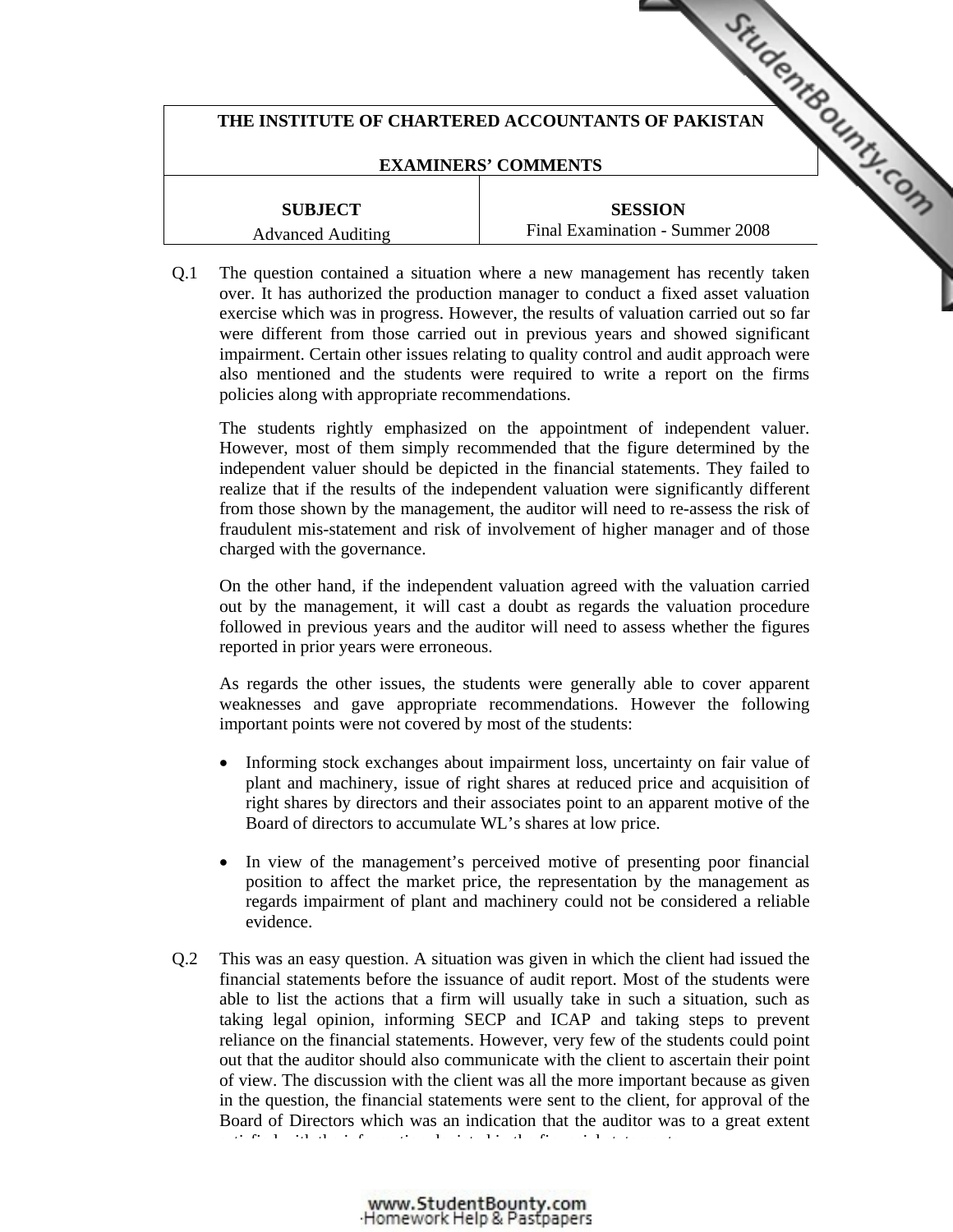### *Examiners' Comments on Advanced Auditing - Summer 2008 Examination Comments*

Q.3 In this question the students were required to discuss four different situations and explain how an auditor should resolve them.

 A large number of students replied without considering the fact that the given matters have arisen after the publication of financial statements and the auditors's report. Consequently in many cases they suggested totally irrelevant procedures.

 The performance of students other than those referred to in the preceding paragraph, is discussed below:

- (i) Most of the students answered this sub-part in accordance with the recommendations contained in ISA 560 "Subsequent Events".
- (ii) Very few of the students could explain that the reason for decline in sales is a matter of opinion and will have no impact on the audit.
- (iii) The error referred to in this sub-part could have been on account of
	- Typographical error; or
	- error in last years financial statements

 In the case of a typographical error the auditor should ask the management to convey the correction to the users. On the other hand, in case of error in the previous years financial statements, the error needed to be rectified retrospectively.

 In case of disagreement with the management the auditor needed to take necessary steps to re-communicate the audit report after adding:

- emphasis of the matter paragraph, in the former case; and
- appropriate qualification, in the latter case.

 Very few of the students were able to produce comprehensive replies as suggested above.

 (iv) The mis-statement regarding acquisition of a sick unit, in the director's report, is a material mis-statement of fact although it may not have any affect on the financial statements. The auditor need to discuss it with the management and in case of disagreement, should seek legal opinion.

 Most of the replies revolved around the above points and secured reasonable marks.

Q.4 In this question the students were supposed to give their views on various situations arising during a limited scope review of interim financial statements. Only about 10% of the students produced good answers. Most others did not seem to be aware of the differences between a limited scope review and a full scope audit and consequently gave inappropriate recommendations.

The mistakes noted in majority of the answers are discussed hereunder:

### (i) **Failure to observe stock count:**

 A large majority did not know that the auditor is not required to observe the stock count in a review engagement and declared that the auditor should  $q$  and  $q$  is the positive and give a disclaimer. The following a disclaimer  $\alpha$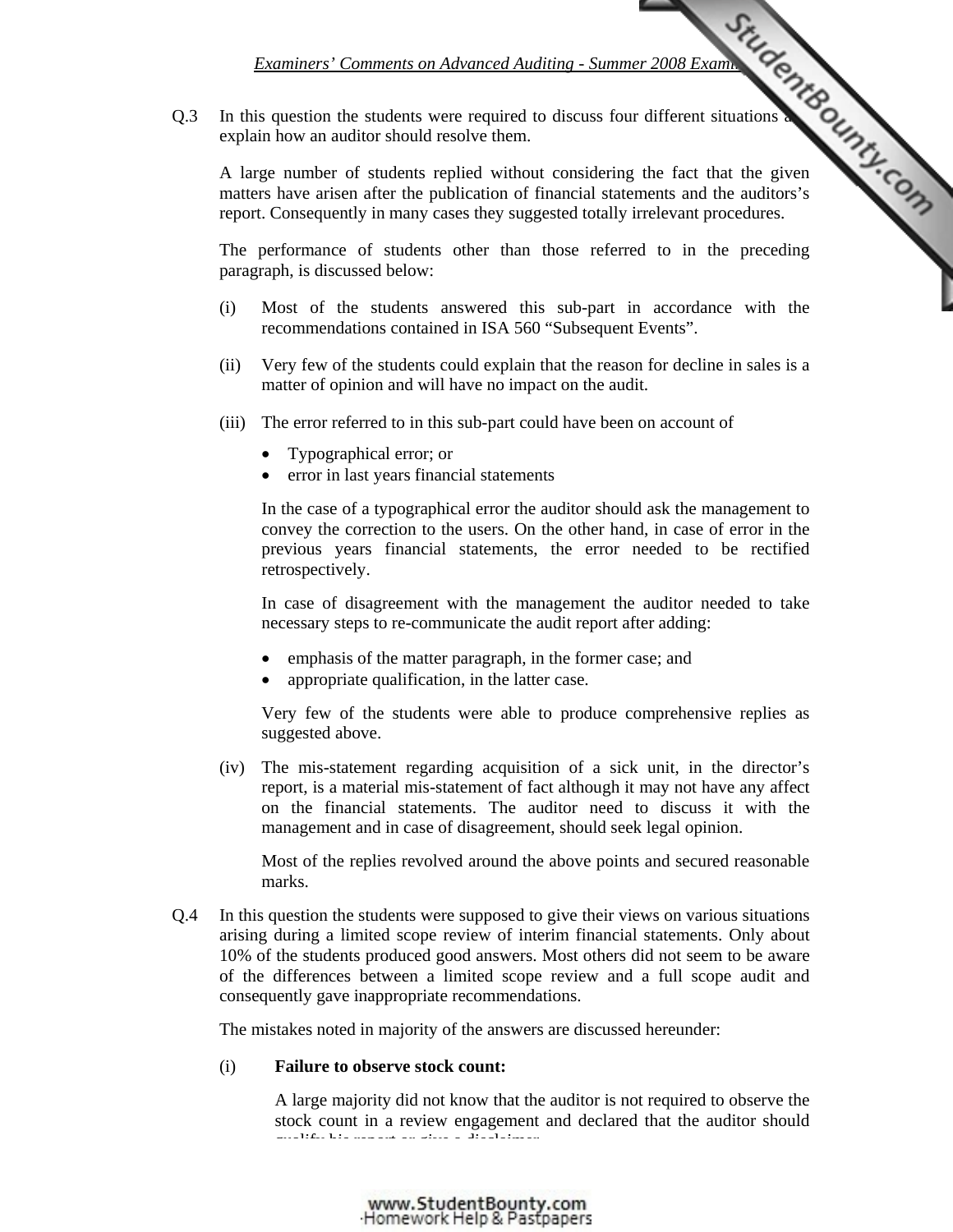## (ii) **Management decision regarding forward exchange contracts:**

*Examiners' Comments on Advanced Auditing - Summer 2008 Examination Comments on Advanced Auditing - Summer 2008 Examination Comments:*  While discussing the client's exposure to exchange rate risk, very few of the students could identify the fact that the auditor [is not supposed to give](http://www.studentbounty.com/)  assurance on the adequacy of the management's risk assessment procedures.

 Most of them strongly recommended that the auditor should carry out detailed procedures to assess the impact of the management's decision of not covering foreign currency liabilities through forward contracts, on the financial results of the company. Normally the auditor is not supposed to carry out such procedures. Only when the open position casts significant doubt as regards the overall viability of the company's business, the auditor may decide to draw the attention of the readers by adding an emphasis of matter paragraph.

### (iii) **Sale of the company's set-up to an associated undertaking**:

 Most of the answers were focused on the requirements of IAS-24 on related parties. The importance of an explanatory note for understanding the changes in financial position of the company, was highlighted by very few of the candidates.

## (iv) **Discontinuation of the practice of using Age Analysis for bad debts estimation:**

 A large majority was able to answer correctly that age analysis was not compulsory if there are other means of assessing the adequacy of bad debt provision. Still, about 20% of the students declared otherwise.

### (v) **Failure to carry out review of subsequent events**:

 Only about 50% of the students knew that the auditor is not responsible to consider subsequent events, in a review of interim financial statements.

- Q.5 Generally students failed to demonstrate their practical knowledge and could not explain appropriate audit procedures to verify the provision for sales returns. Many of them failed to realize that it was the first year of trading of Product "Y" and therefore some of the audit procedures were not relevant. The examiner expected the students to focus on the following:
	- Obtaining an understanding of the management's assumptions on which the estimate was based.
	- Making revised estimates.
	- Using experts opinion.
	- Industry practice
	- Trend/Pattern of sales returns.
	- Sales returns subsequent to year end and as close as possible to the date of signing of audit report.

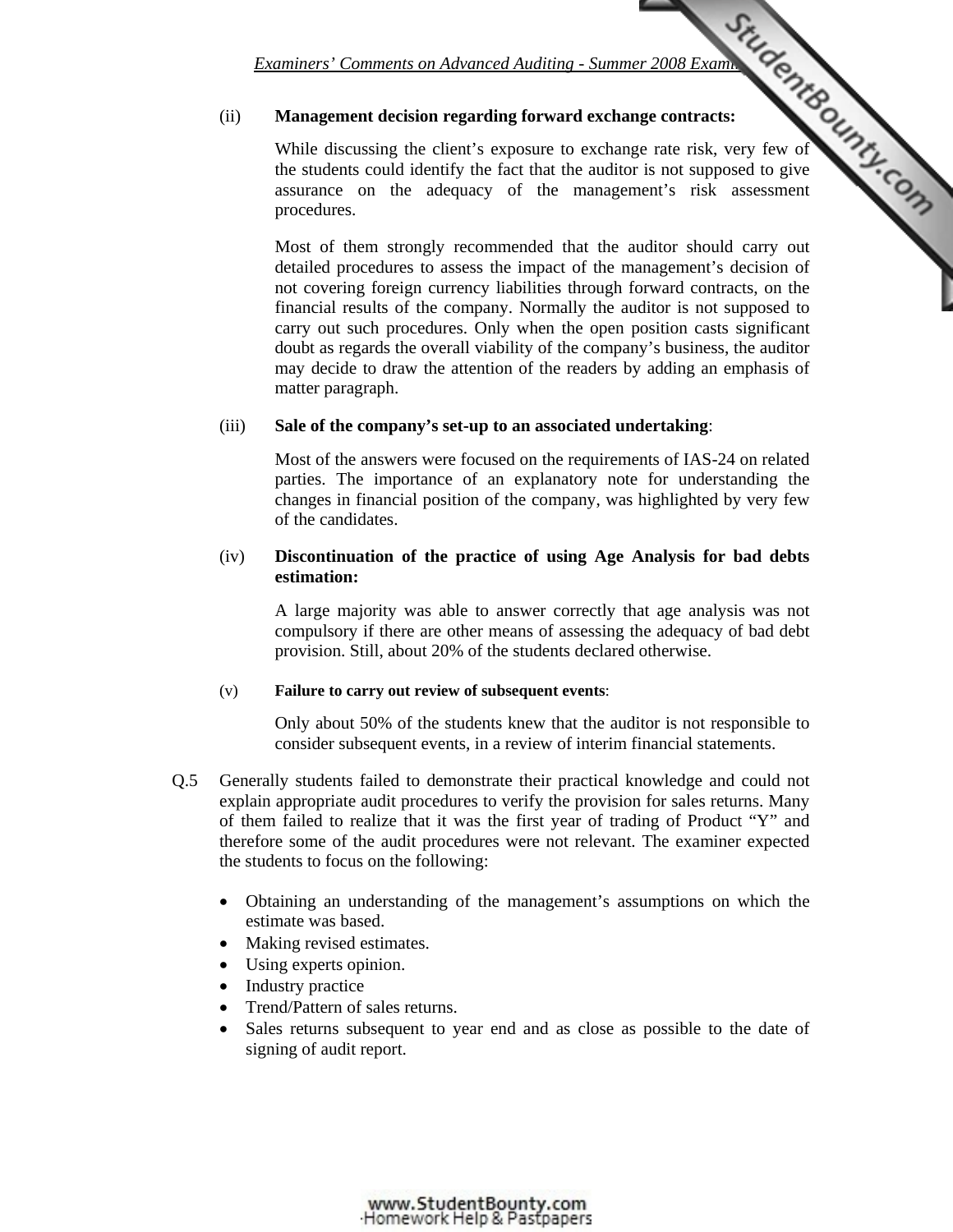*Examiners' Comments on Advanced Auditing - Summer 2008 Examination Comments* 

- Q.6 The question was based on a situation according to which the auditor was required to report on the clients compliance with certain covenants of an agreement with the local government. The question consisted of four parts as discussed below:
- (a) The students were supposed to consider different issues and their implications on the compliance report. The r[esponses are discussed](http://www.studentbounty.com/)  hereunder:
	- (i) Majority of the students considered the refusal of local government to provide a written confirmation as acceptable, particularly if supported by legal opinion. They failed to realize that under the circumstances the failure to provide written confirmation was a scope limitation.
	- (ii) Very few of the students could identify the fact that it shall not be appropriate for the management to use the report for the purpose of dealing with the local government because it was beyond the scope of the engagement. Consequently it was necessary that the audit report should specify the agreed intended use thereof.
	- (iii) Majority of the students were able to explain that keeping inventory with the distributor was not a non-compliance as these were covered under binding contracts and the purpose of the arrangement was also mentioned in the contract.

 However, many students misinterpreted the situation also, and declared that it should be mentioned in the report as a qualification.

 (iv) The matter regarding failure to review performance guarantee was quiet straightforward and almost all the students were able to suggest correctly that it should be reported as a qualification.

## (b) **Draft Report**

 Majority of the students were able to draft the report correctly as they adopted the format specified in IAS-800. However, as discussed above, a large majority was not sure as to which of the matters required qualification and consequently lost the related marks. Moreover, some of the students did not write the complete report and deliberately left some parts of the report using expressions such as:

"We conducted our audit………………"

Consequently, they lost the marks allocated to these parts of the report.

 (c) Very few of the students could answer this part in an appropriate manner. Some of the students supported the management's point of view whereas a large majority did oppose the management's comments but did not give any explanation to support the auditor's point of view.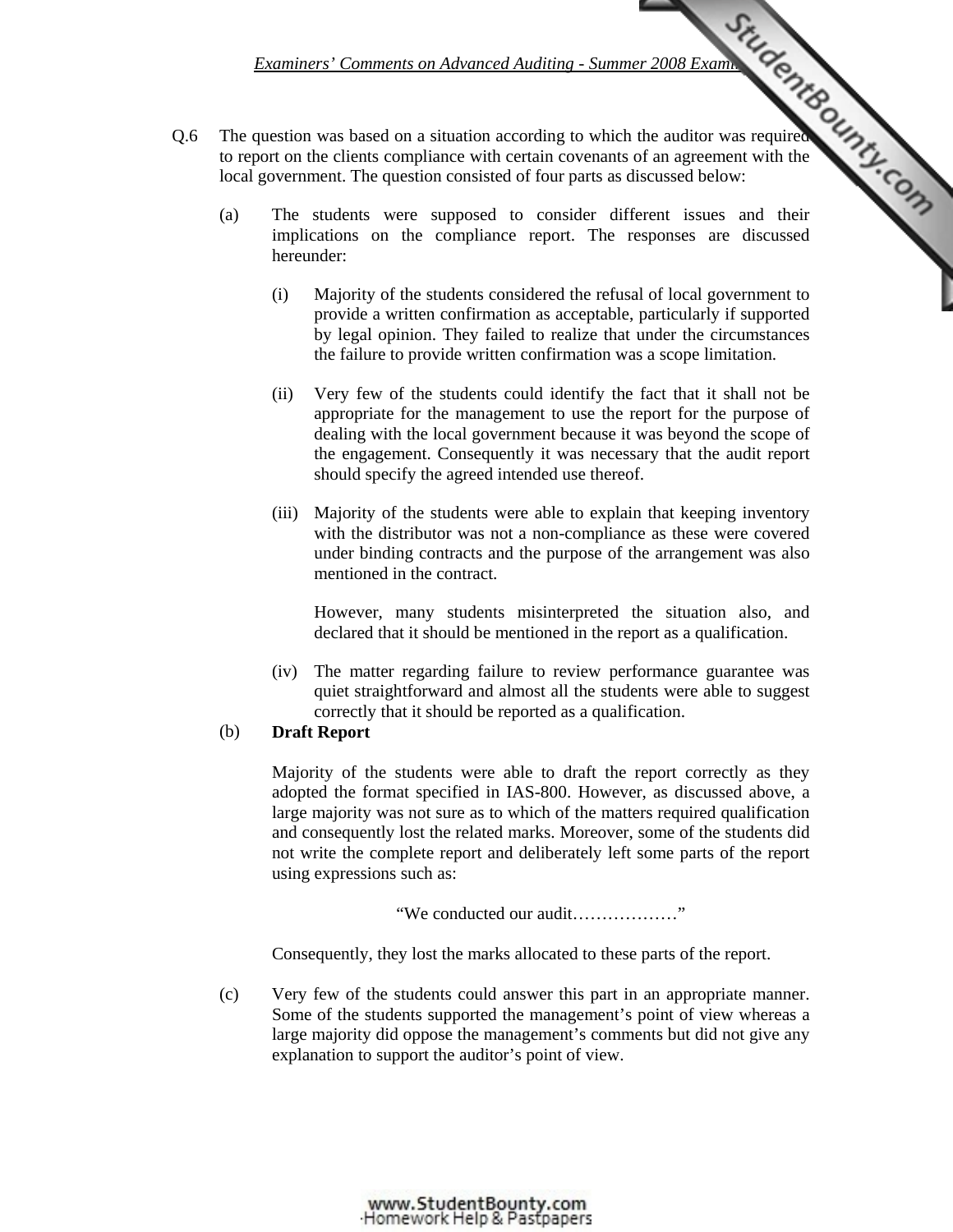The students were expected to highlight the following issues:

- *Examiners' Comments on Advanced Auditing Summer 2008 Examination Comments*<br>
The very large number of documents<br>
<sup>11</sup> the very large number of documents<br>
<sup>11</sup> the annual statements<br>
<sup>11</sup> the annual audit, The agreement was among one of the very large number of documents which attract the auditors attention in an audit of financial statements and hence did not warrant such a close scrutiny during the annual audit, as was required in the given assignment.
	- In a full audit, only such clauses of the agreement which had material effect on revenue/expenditure and risk of loss, were relevant whereas in the given assignment each and every clause [was important and the](http://www.studentbounty.com/)  auditor was required to perform various procedures to assess the compliance thereof.
- (d) This part was attempted well by most of the students as they identified that appointment of Mr. Sharif on this assignment may involve self review threat.
- Q.7 The question pertained to an assignment related to review of prospective financial statements. It consisted of three parts, each of which are discussed below:
	- (a) The performance was generally good as students were able to cover most of the points referred to in ISQC 1 (Para 28) and ISAE-3400 (Para 10)

 However, a large number of students mixed up the two different aspects of the question i.e.

- Acceptance of the audit assignment by the firm; and
- Appointment of Mr. Umer as the engagement partner.

Very few of the students could cover the above by explaining as under:

- The firm is legally allowed to accept the assignment but needs to take adequate safeguards in view of the fact that the wife of a partner (Mr. Umer) was the CFO of the client.
- Mr. Umer should not be appointed as engagement partner because he is not expected to carry out the assignment with the desired level of objectivity.
- (b) Most of the students were able to do well as they used the format given in ISAE 3400 related to Prospective Financial Statements. However, in this question also, some of the students tried to produce short form of the report as discussed in Question 6 (b) and lost easy marks.
- (c) The performance in this part was quiet poor as most of the students were unable to highlight the significance of historical financial statements for the auditor, while reporting on the prospective financial statements. Some of the important matters for which the auditor may rely on the Historical Financial Statements are as follows:
	- Knowledge of Company's business and trends.
	- Relationship between various components of the financial statements.
	- For assessing whether the prospective financial statements have been prepared on a basis which is consistent with those used for historical financial statements.